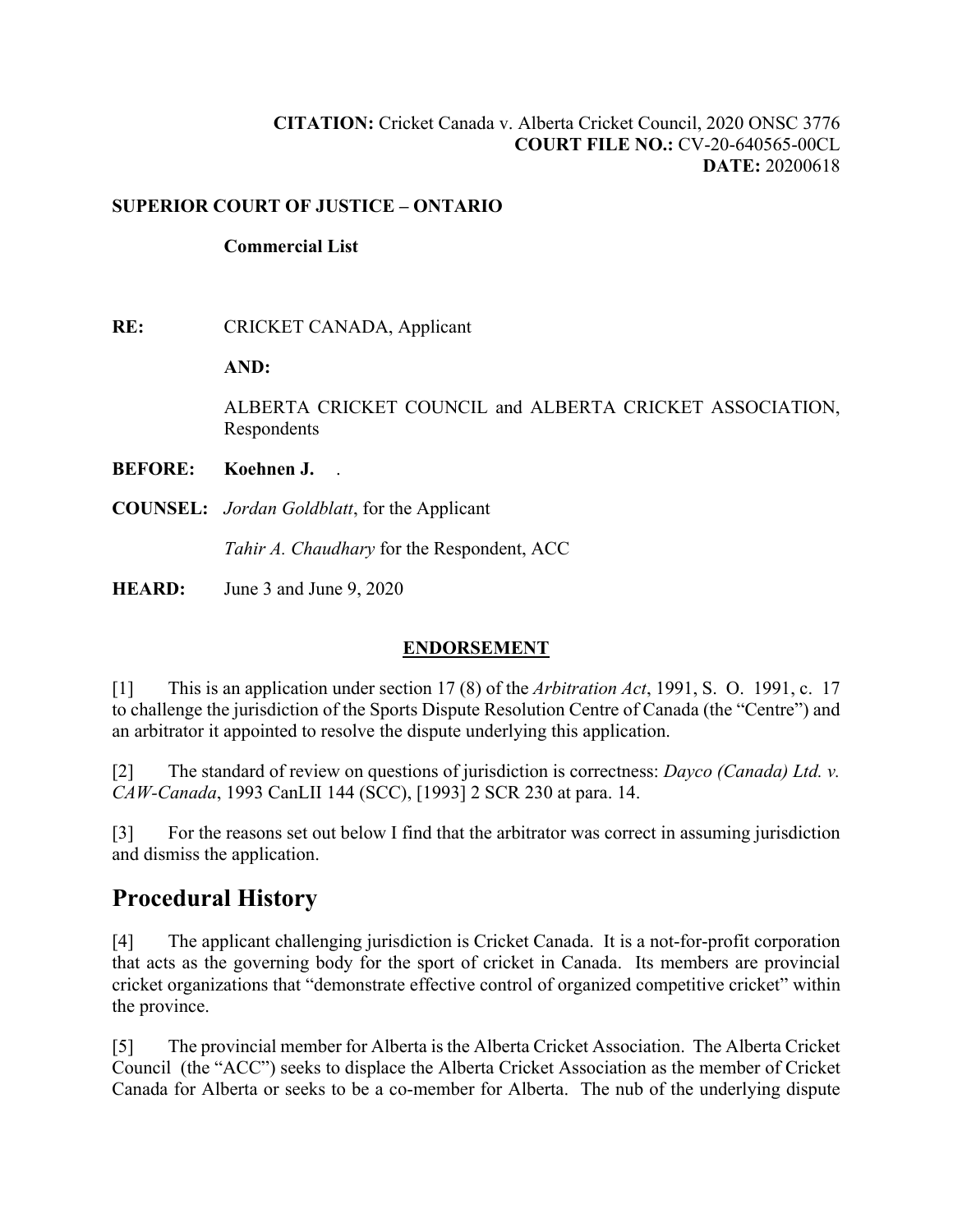arises from section 2.2 of Cricket Canada's bylaw which provides that any association that "demonstrates effective control of organized competitive cricket" in a given province "will be considered a Member." The ACC submits that it: has demonstrated effective control of cricket in Alberta, has applied for membership and that Cricket Canada rejected its application without investigating whether the ACC or the incumbent member had effective control of cricket in Alberta.

[6] In June 2019, the ACC tried to commence arbitration against Cricket Canada before the Centre. The Centre denied the request finding that it did not "currently have jurisdiction" to hear the matter because the ACC first had to use Cricket Canada's internal dispute resolution procedures. In November 2019, the ACC brought a second request to the Centre. In that request, the ACC stated that it had exhausted efforts to engage Cricket Canada and that Cricket Canada had been nonresponsive.

[7] Cricket Canada initially acted on its own behalf in the arbitration. It filed an answer to the request for arbitration which did not contest the Centre's jurisdiction, selected arbitration over med/arb and proposed a number of arbitrators, including Janice Johnston whom the Centre appointed as the arbitrator for the dispute.

[8] In early March 2020, Cricket Canada retained counsel who took issue with the arbitrator's jurisdiction. In an interim award dated April 22, 2020 the arbitrator held that she had jurisdiction. She did so by analyzing the merits of the jurisdictional challenge rather than by relying on Cricket Canada's earlier answer to the request to arbitrate or the requirement under section 17 (3) of the *Arbitration Act* that a party objecting to jurisdiction do so "no later than the beginning of the hearing."

# **Analysis of Jurisdiction**

[9] The procedures applicable to dispute resolution by Centre are set out in the Canadian Sport Dispute Resolution Code. Cricket Canada submits that the arbitrator erred in assuming jurisdiction because she focused on the definition of Sports-Related Dispute in the Code but failed to give effect to the jurisdictional provisions of the Code.

[10] Section 2.1 (a) of the Code provides:

"The SDRCC<sup>1</sup> administers this Code to resolve Sports-Related Disputes."

[11] Sports-Related Dispute is defined in section 1.1 (mm) of the Code as follows:

(mm)"Sports-Related Dispute" « Différend sportif » means a dispute affecting participation of a Person in a sport program or a

<sup>&</sup>lt;sup>1</sup> The Sports Dispute Resolution Centre of Canada or the Centre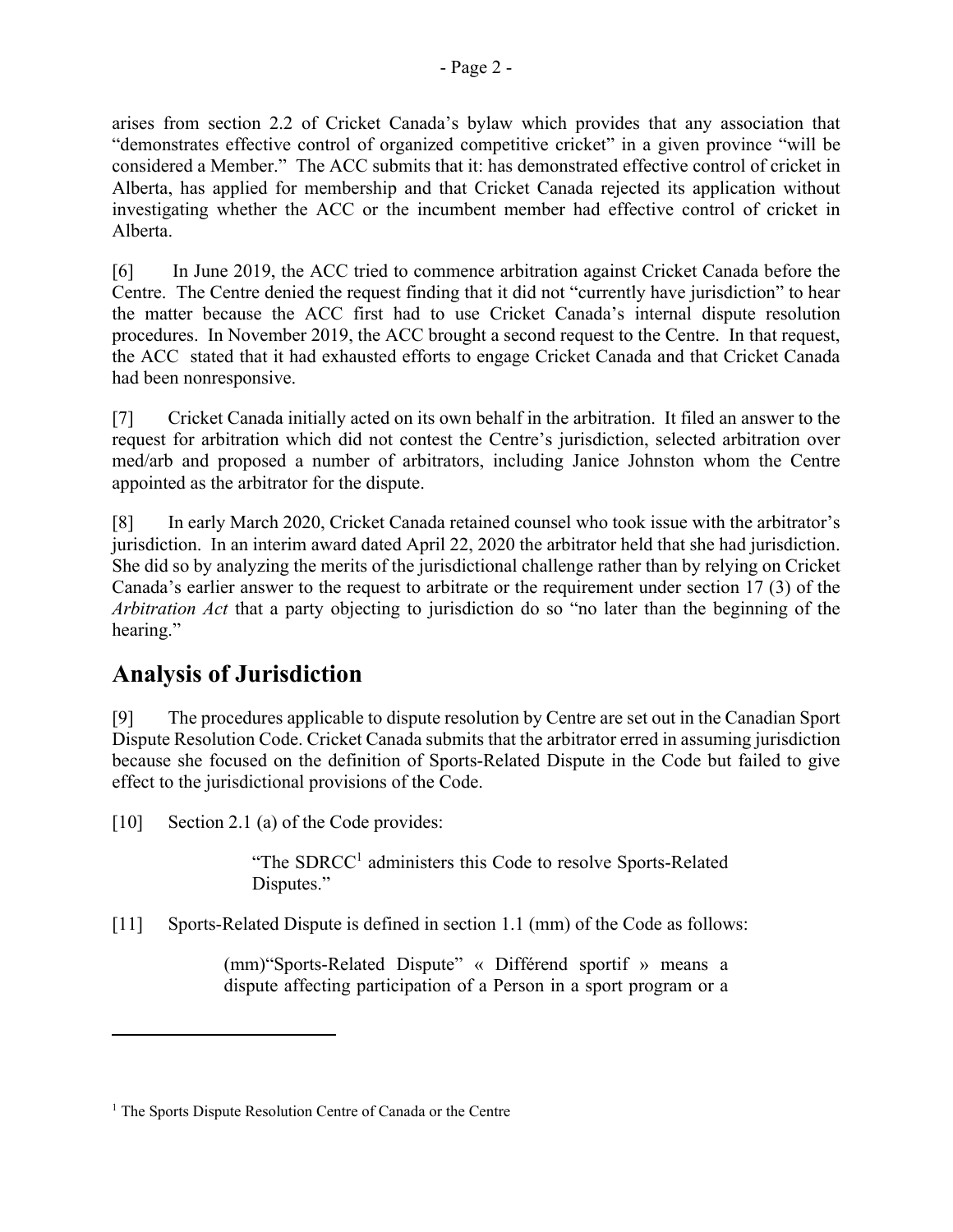sport organization. Such disputes may include (but are not limited to) those related to:

(i) team selection;

(ii) a decision made by a  $NSO<sup>2</sup>$  board of directors, a committee thereof or an individual delegated with authority to make a decision on behalf of a NSO or its board of directors, which affects any Member of a NSO;

(iii) any dispute affecting participation of a Person in a sport program or a sport organization, for which an agreement to conduct an SDRCC Mediation, Arbitration or Med/Arb or use the services of the Resolution Facilitator of the SDRCC has been entered into by the Parties; and

(iv) any dispute arising out of the application of the Anti-Doping Program;

[12] Cricket Canada submits that the arbitrator took upon herself the power to determine membership in a private corporation, Cricket Canada. This they say amounts to corporate reorganization of the most intrusive sort and is an unjustifiable removal of Cricket Canada's right to self-determine membership. According to Cricket Canada, "participation" in a sports organization cannot be interpreted so broadly as to encompass membership because membership in a nonprofit corporation is effectively ownership.

[13] I disagree with the ownership analogy. This is not a situation in which the members of the corporation have the right to choose membership based on subjective preferences like, for example, the decision to issue shares in a private corporation to a particular person. Membership in Cricket Canada is an entitlement of anyone who can demonstrate effective control of competitive organized cricket in their province.

[14] The definition of Sports-Related Dispute includes a dispute "affecting participation of a Person in a sport program or a sport organization." Here, the dispute affects the participation of the ACC in Canada Cricket. While participation can include membership, it can also include something short of membership including participating in a process to demonstrate to Cricket Canada that one has effective control of organized competitive cricket in a province.

[15] Cricket Canada next argues that the arbitrator failed to apply section 2.1 (b) of the Code which places an important limitation on those Sports-Related Disputes over which the Centre has jurisdiction.

<sup>2</sup> National Sport Organization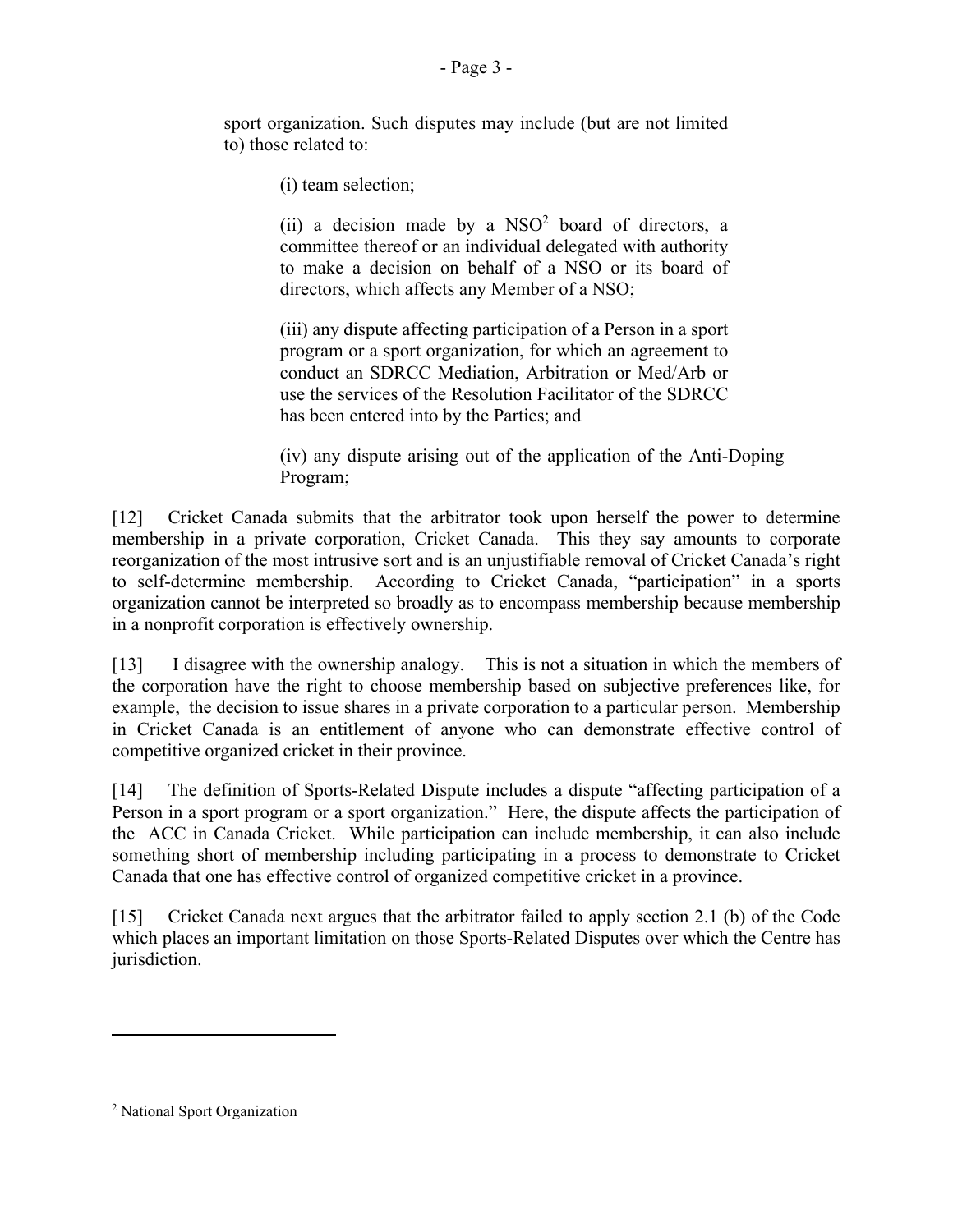[16] Section 2.1 (b) of the Code provides:

Subject to Subsection 2.1(c) hereof, this Code applies to a Sports-Related Dispute where the SDRCC has jurisdiction to resolve the dispute. This Code will therefore apply to any Sports-Related Dispute:

> (i) in relation to which a Mediation, Arbitration or Med/Arb agreement exists between the Parties to bring the dispute to the SDRCC;

> (ii) that the Parties are required to resolve through the SDRCC; or

> (iii) that the Parties and the SDRCC agree to have resolved using this Code.

[17] Cricket Canada reads section 2.1 (b) of the Code to mean that the Centre has jurisdiction only over the three types of disputes enumerated in section 2.1 (b) and that the ACC's dispute does not fall into any of those three categories.

[18] I disagree with that reading. The first sentence of section 2.1 (b) provides that the "Code applies to a Sports-Related Dispute where the Centre has jurisdiction." That is a general statement of principle which does not yet define the circumstances in which the Centre has jurisdiction. The second sentence of section 2.1 (b) of the Code states that the code "will therefore apply to any Sports-Related Dispute…" that falls into the three enumerated categories.

[19] The statement that the Code will apply to the three enumerated categories is not, however, an exclusive statement of jurisdiction. All the second sentence does is to state definitively that the three enumerated categories fall within the Centre's jurisdiction. It does not say that no other dispute falls within jurisdiction.

[20] The Centre and its jurisdiction are not established by the Code. Rather, they are established by the *Physical Activity and Sport Act*, SC 2003, c 2, section 10 of which provides:

> 10 (1) The mission of the Centre is to provide to the sport community

> (a) a national alternative dispute resolution service for sport disputes; and

> (b) expertise and assistance regarding alternative dispute resolution.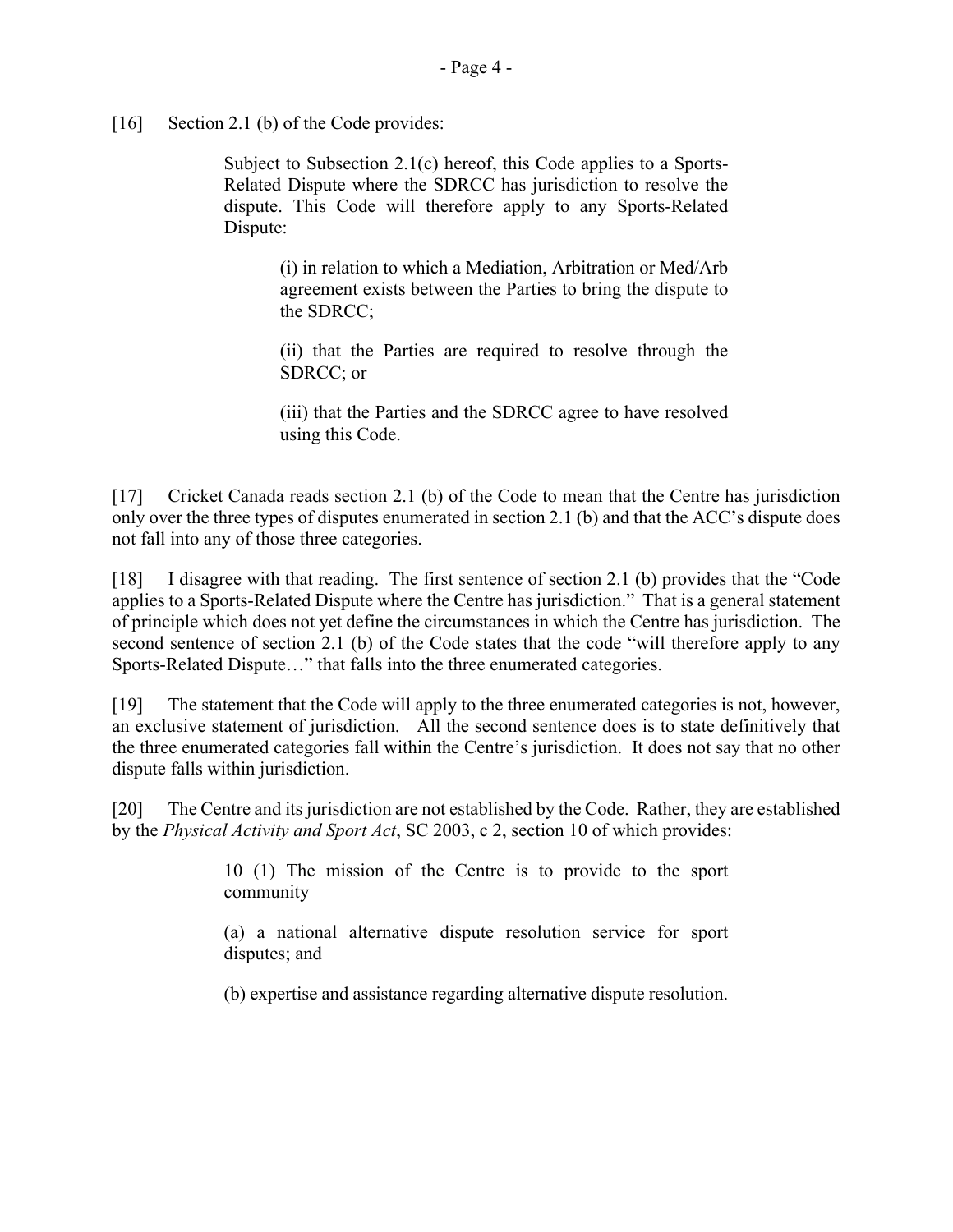organization and persons affiliated with it, including its members.

[21] Cricket Canada focuses on the last words of s. 10 (2), namely "disputes between a sports organization and persons affiliated with it, including its members." Cricket Canada underscores that the ACC is not an affiliate of Cricket Canada nor one of its members, as a result of which Cricket Canada submits the Centre continues to lack jurisdiction. That interpretation, however, ignores the first part of s. 10 (2) namely that a sports dispute includes disputes among sport organizations.

[22] The word "organization" is not defined in the *Physical Activity and Sport Act*. I therefore default to its plain meaning. The *Cambridge Online Dictionary* defines organization as "a group of people who work together in an organized way for a shared purpose." There is no doubt that Cricket Canada is a sports organization. The ACC also falls into the plain language definition of organization. It is clearly a group of people. It is also a group that is working together in an organized way. The record before me discloses that it runs a series of cricket teams, matches and tournaments in Alberta. That requires a degree of organization. It is also a group that has a shared purpose. The shared purpose is to foster the playing of cricket and, for the purposes of this dispute, to obtain membership in Cricket Canada.

[23] The jurisdictional scope that Parliament intended to confer on the Centre can also be gleaned from the language of the *Physical Activity and Sport Act.* That language supports the Centre's assumption of jurisdiction in this case.

[24] The *Act* describes its purpose on its face as "An act to promote physical activity and sport." The preamble provides, among other things:

> "WHEREAS the Government of Canada wishes to encourage and assist Canadians in increasing their level of physical activity and their participation in sport;

[25] Section 4 (1) of the *Act* provides:

Sport policy — principles

4 (1) The Government of Canada's policy regarding sport is founded on the highest ethical standards and values, including doping-free sport, the treatment of all persons with fairness and respect, the full and fair participation of all persons in sport and the fair, equitable, transparent and timely resolution of disputes in sport.

[26] The *Act* creates the Centre and defines its mission in s. 10 (1) as being to "provide the sport community" with a national dispute resolution service for "sport disputes." The dispute resolution mechanism referred to in section 10 (1) must be intended to further the goals of section 4 (1).